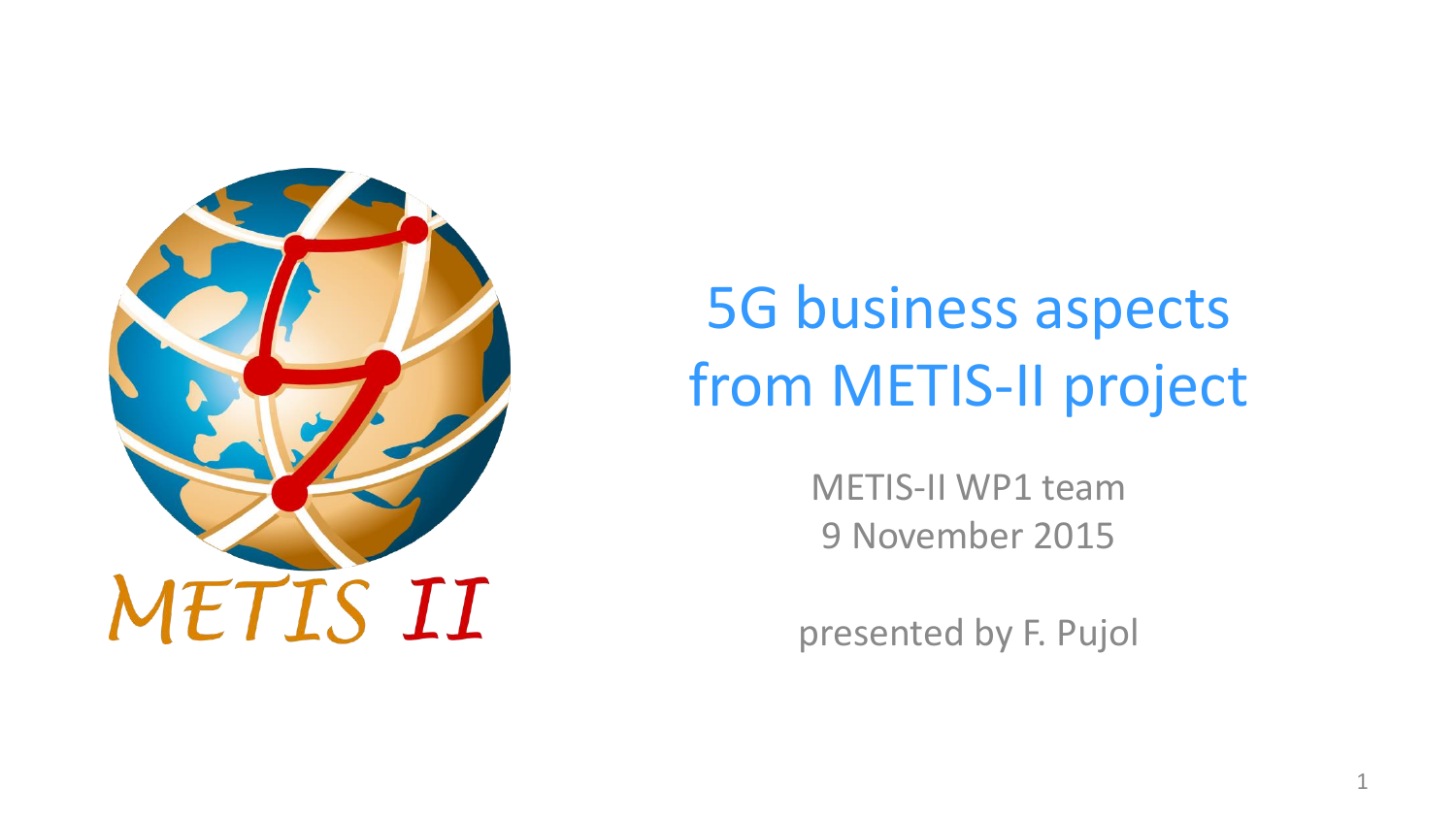### Introduction



- $\rightarrow$  5G will accelerate the new paradigm shift in telecom and networking started by NFV and IoT which with advances in Wireless, Wireline and Data Center network technologies will foster the ubiquitous network connectivity.
- $\rightarrow$  The entire networking and telecom ecosystem comprising of MNOs, Original Equipment Manufacturers (OEMs), Silicon Providers, Independent Software Vendors (ISVs), System Integrators and Service Providers will be impacted by this change.
- › ICT will be intersected in unique ways to provide new value added services to various vertical industries such as Energy and Utilities, Healthcare, Transportation, Retail, Media and Entertainment, Finance and Public Safety.
- $\lambda$  It is a real challenge for the telecommunication ecosystem to keep the current business and to develop the new one. 2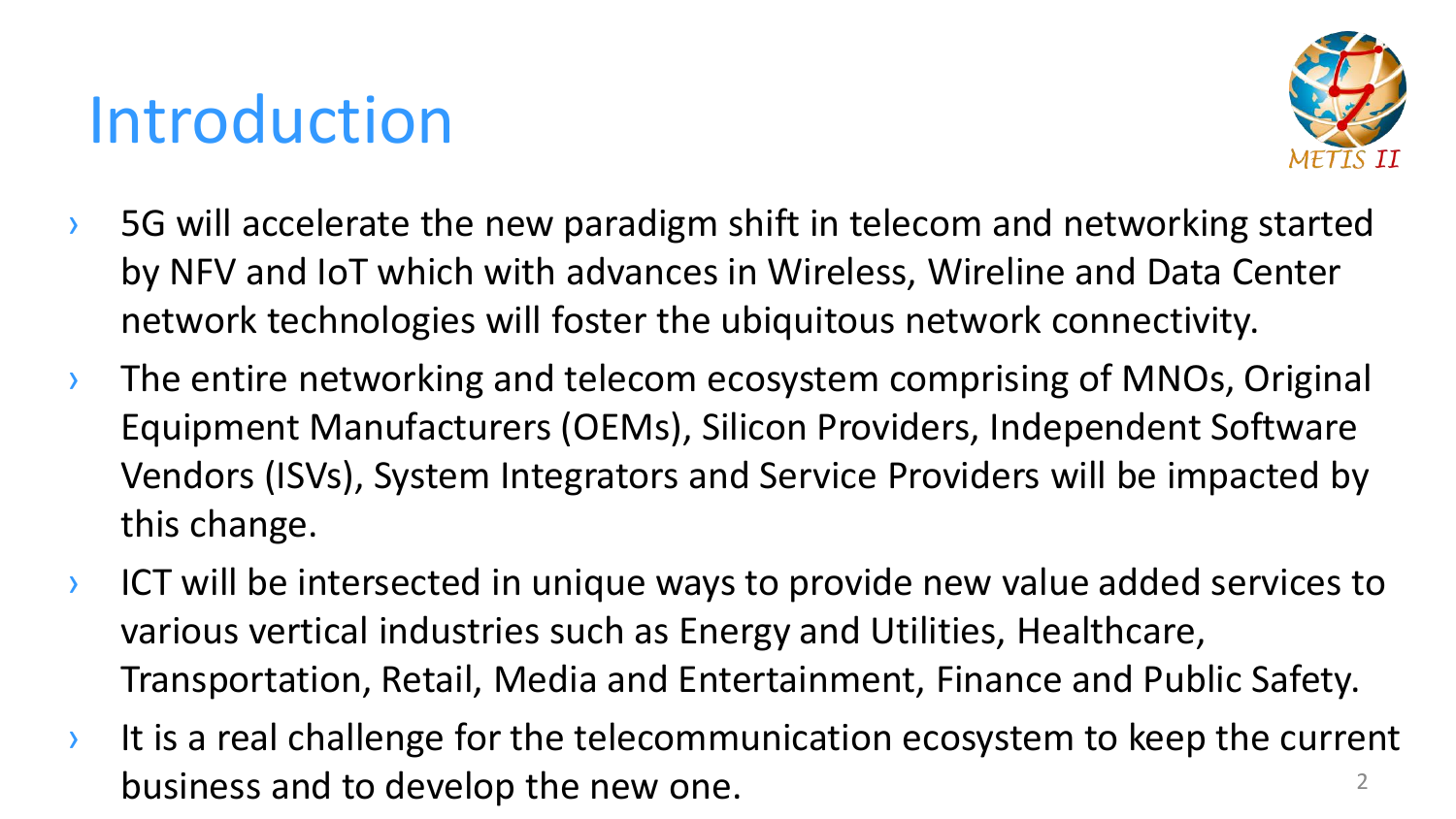# **Connectivity**



- **In order to meet 5G technical requirements including connectivity** 
	- The traditional macrocell deployment will evolve taking technology development into account, i.e. more spectrum and better technology will provide more capacity
	- However, in order to do this, no major change of business is really needed
- › Besides macrocell we will see much denser deployment, UDN (Ultra Dense Networks), both outdoor and indoor
- › The "indoor thinking" will go outdoor with more common shared solutions and/or with third parties
- $\rightarrow$  For UDN we foresee other 3<sup>rd</sup> party actors taking care of "small" towers and urban furniture supporting multi-operator networks The same will happen indoor, i.e. more sharing of spectrum and infrastructure
- › New business models such as SCaaS (Small Cell as a Service)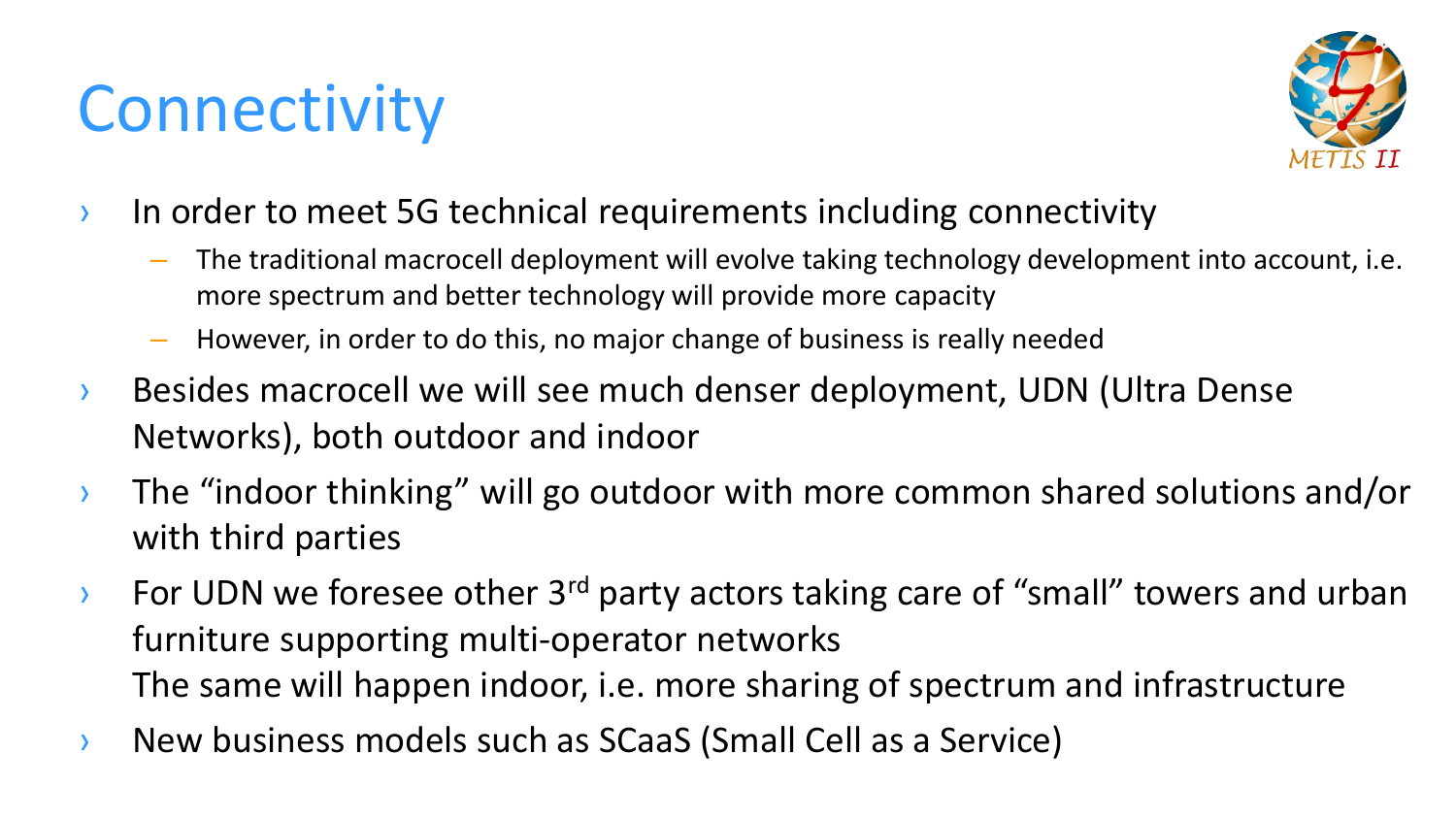### **Services**



- $\rightarrow$  Until now the major operator services is connectivity, i.e. connectivity is the service itself.
- › MTC (Machine Type Communications) and IoT (Internet of Things) services will be composed of both applications and use connectivity and service platforms
- › Other actors than MNO will play a natural role: transport, health, facility mgmt. etc.
- › MNOs are developing new competences and strategies to meet customers/3rd parties expectations (see NGMN 5G White Paper)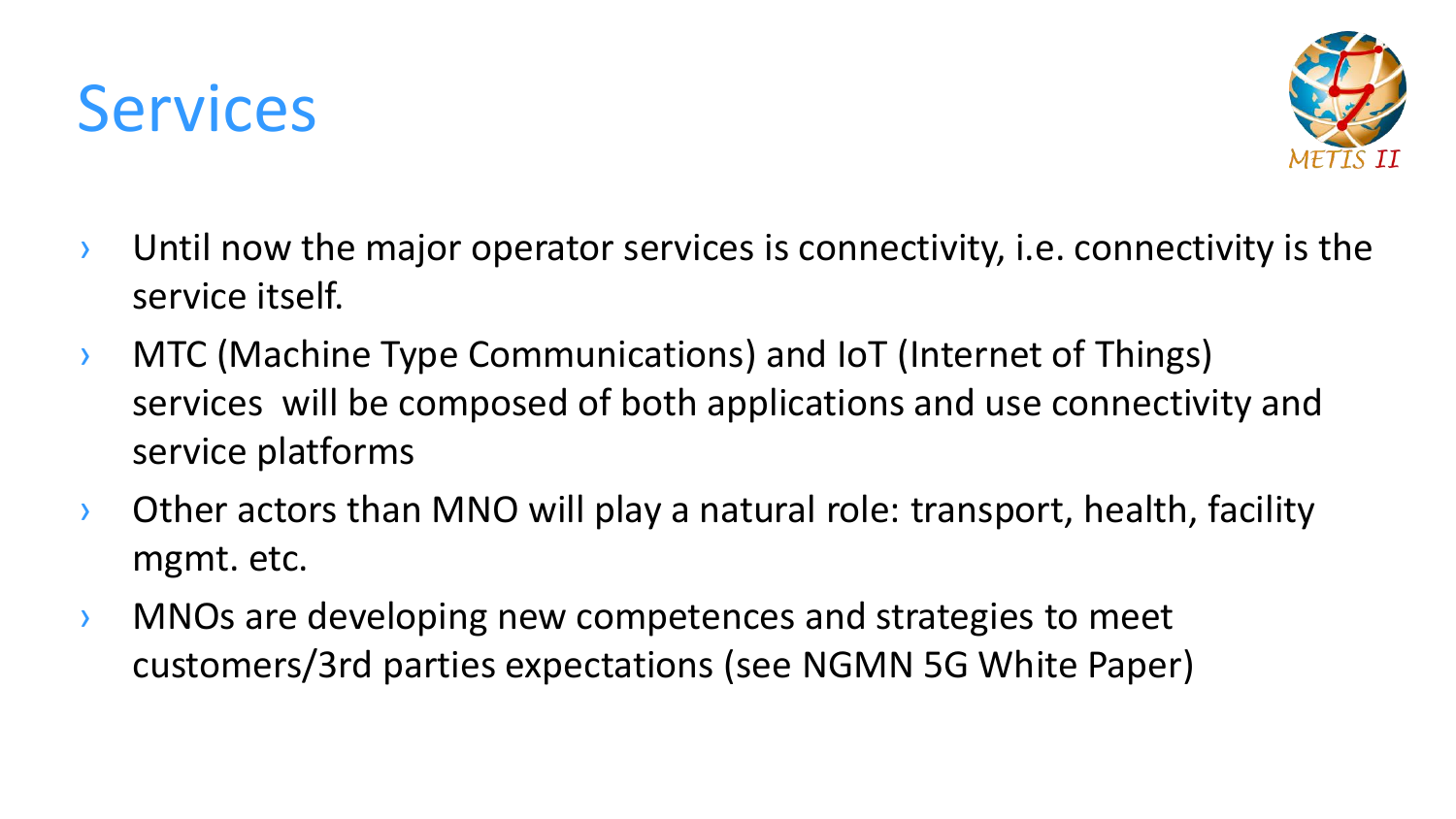# Network evolution necessary

- SDN, NFV, convergence are key trends
- Network Slicing for 5G will facilitate new business models
	- A NW slice instance is a dedicated logical (virtual) network with customer specific functionalities (e.g. for a vertical industry company) hosted on a common infrastructure with other slices
	- Network slicing will help to optimize virtualized radio access/core network to deliver a different network experience for different kinds of traffic: Video, Autonomous driving, Internet of Things data
	- High economy of scale can be achieved





Source: NGMN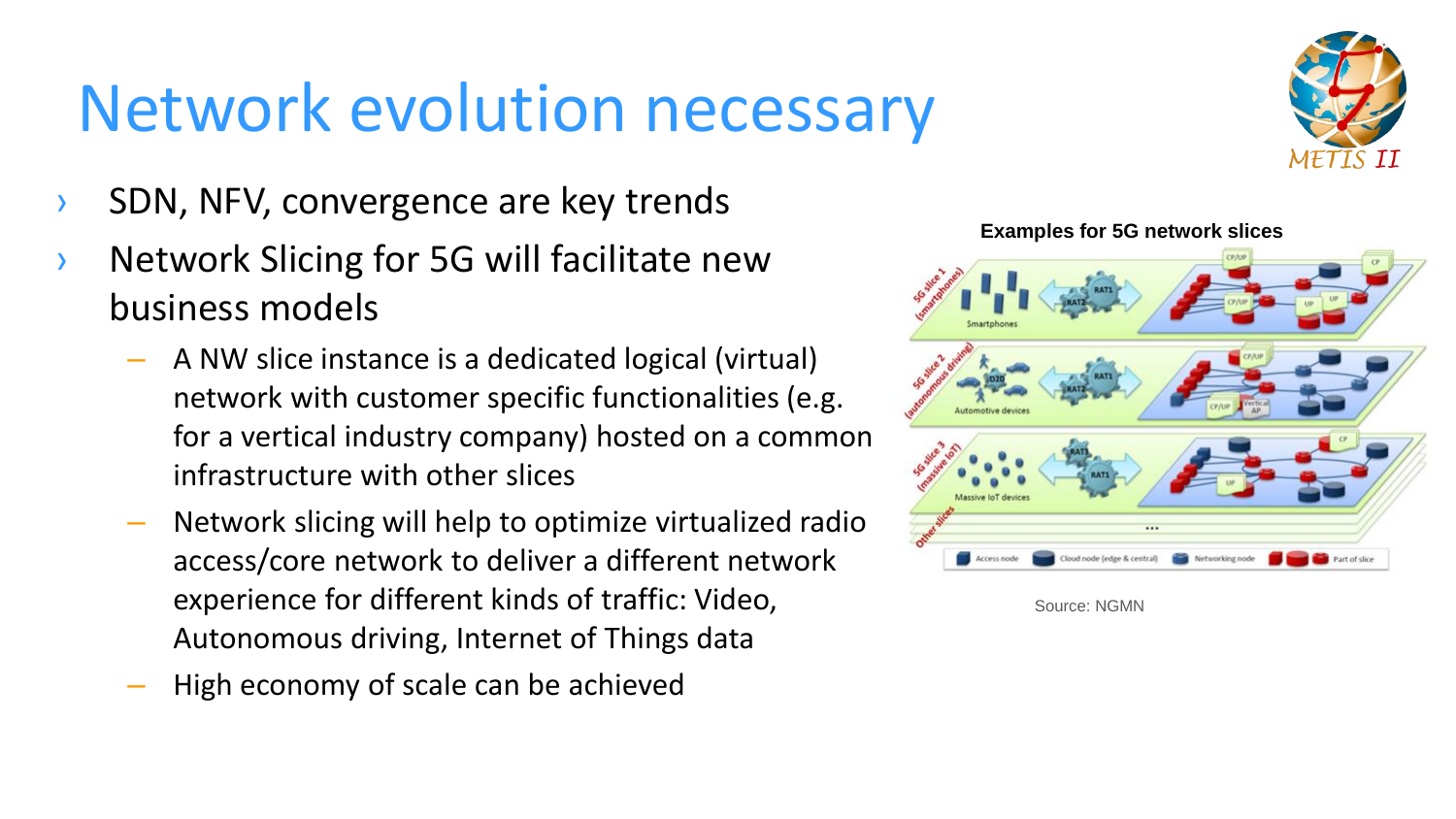### Research challenges



- › Which new players are expected to emerge in 5G?
- What are the main roles that will be played by the classical and new players and what will be the relationships between them?
- › In a context of a very large heterogeneity in the radio access network, how to make a fair and efficient sharing of network deployment costs and revenues between the different players?